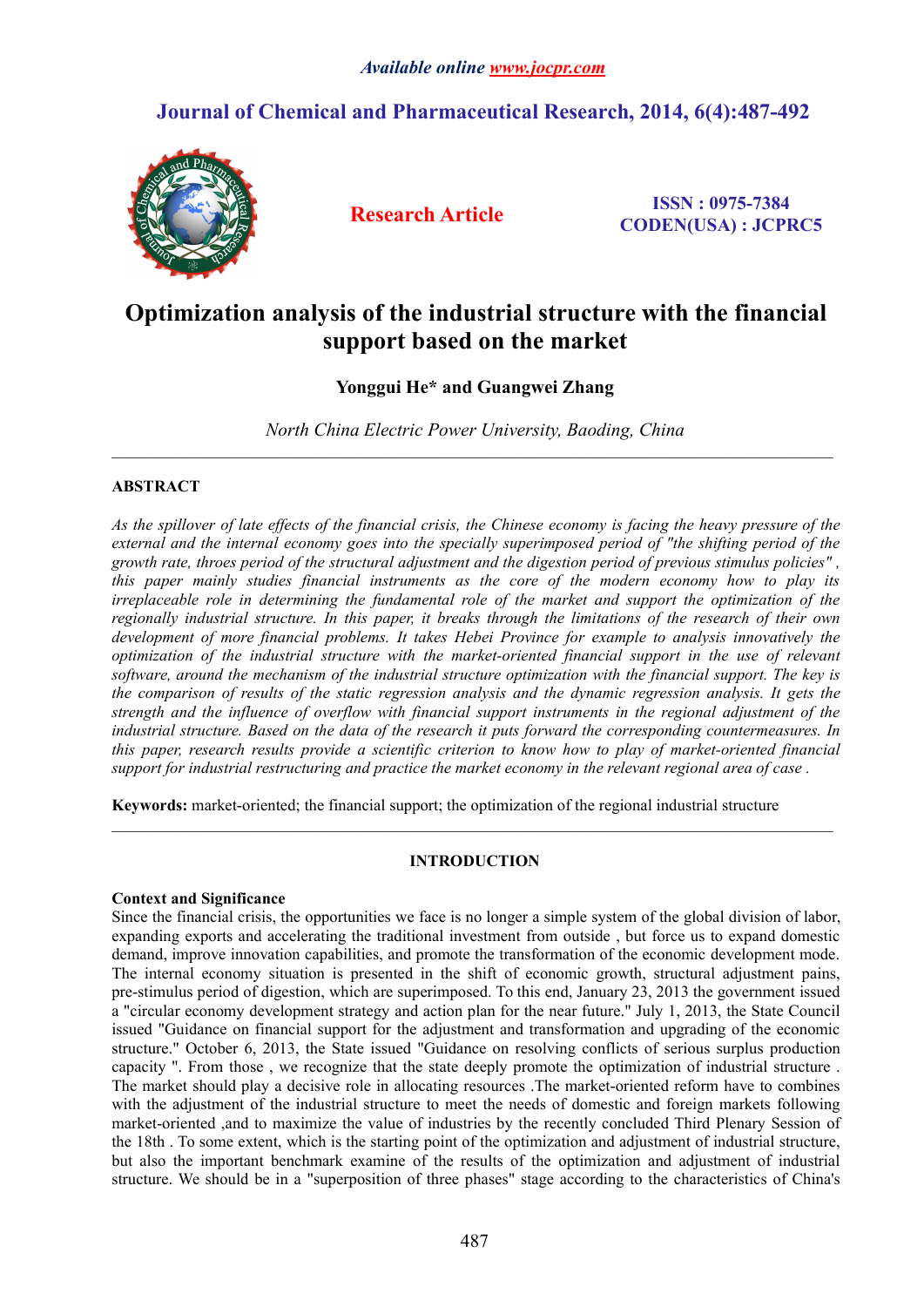economy, seize new opportunities we face in development, momentum, flow, promptly take effective strategic initiatives. Finance as an important part of the modern economy, plays a vital role in the adjustment of the regional industrial structure[1]. Therefore, the finance should provide strong support for the adjustment of the industrial structure, which not only can promote industrial structure optimization, but also for the current financial reform also plays a guiding role.

*\_\_\_\_\_\_\_\_\_\_\_\_\_\_\_\_\_\_\_\_\_\_\_\_\_\_\_\_\_\_\_\_\_\_\_\_\_\_\_\_\_\_\_\_\_\_\_\_\_\_\_\_\_\_\_\_\_\_\_\_\_\_\_\_\_\_\_\_\_\_\_\_\_\_\_\_\_*

#### **Empirical Analysis**

There are many aspects of the study on the adjustment of the industrial structure with the financial support about Hebei Province, which uses the econometric methods .For example, the first step is ADF, the second step is the cointegration test ,and the final step is the Granger causality test and so on. However, the economic significance of cointegration theory is that it reveals between long-term and stable relationship between time series variables, although he has cointegrated variables have their own law changes in the short term, but there is a coordinated change in trend. The Granger causality test thinks that: if it contains the variables X and Y under conditions of the past information to forecast Y is better than just individual contains Y under conditions of the past information to forecast Y ,which we call  $X$  is the Granger reason of Y, or it is known as non-Granger causes[2]. Financial time series with these test methods can be made the qualitative Correlation analysis (including the size and direction of the association); and not be established a causal relationship between two variables . Also, I think there are defects in the following aspects:

First, there is not the clear mechanism of the financial support in most of articles, even though some articles take it without the empirical analysis. Second, the empirical analysis in most of the articles is not systematic and rational, especially not explain, analyze and propose corresponding recommendations in accordance with the mechanism of action of the adjustment of the industrial structure with the financial support. Third , we hope test the affection of the industrial structure adjustment with the financial support with another proven way, and to make the complement for others.

First of all, we elaborate the mode of action in the adjustment of the industrial structure with the financial support : one is the stock restructuring, which may be in routine adjustments from endogenous factors ,such as, the supply and demand structure and the price structure, you can also adaptabily reflect on the structural imbalance made under certain value targets; another is the incremental restructuring, which occurs with the the flow , the magnitude of changes, speed and direction based on the structure of certain stocks. But for the present circumstances, the one hand is the credit markets (ie banking channels), mainly through commercial bank loans way which have allocated funds for different sectors; the other hand is a direct financing channels (stock market), through the issuance of securities in the primary market and transactions in the secondary market for companies to raise the necessary funds, and adjust the flow of funds through the market mechanism. Specific mechanism structure drawing as follows Figure I. This figure excerpts from "the mechanism" analysis ofthe adjustment of industrial structure with the financial impact," Fu Jin, Wu Xiaoping[3] .

| Table 1 Variables of the adjustment of the industrial structure with the financial support in Hebei province |  |
|--------------------------------------------------------------------------------------------------------------|--|
|--------------------------------------------------------------------------------------------------------------|--|

| Year | $Y_1$    | $Y_2$    | $X_1$    | $X_2$    | $X_3$    |
|------|----------|----------|----------|----------|----------|
| 1994 | 0.481428 | 0.311983 | 1.030113 | 17.37151 | 0.581424 |
| 1995 | 0.464208 | 0.314232 | 0.846646 | 4.569542 | 0.879295 |
| 1996 | 0.482081 | 0.314923 | 0.814446 | 40.44518 | 0.916417 |
| 1997 | 0.489248 | 0.318085 | 0.830629 | 108.2551 | 0.958867 |
| 1998 | 0.489738 | 0.324501 | 0.822960 | 90.63982 | 1.049098 |
| 1999 | 0.484825 | 0.336634 | 0.830566 | 63.12052 | 1.113936 |
| 2000 | 0.498608 | 0.337919 | 0.745675 | 69.0396  | 1.099029 |
| 2001 | 0.488807 | 0.345549 | 0.741362 | 24.62786 | 1.110162 |
| 2002 | 0.483808 | 0.357203 | 0.734951 | 44.15597 | 1.139056 |
| 2003 | 0.493775 | 0.352489 | 0.709528 | 14.28549 | 1.151495 |
| 2004 | 0.507421 | 0.335274 | 0.665111 | 31.38401 | 1.091100 |
| 2005 | 0.526519 | 0.33365  | 0.595938 | 1.193555 | 1.075191 |
| 2006 | 0.532843 | 0.339684 | 0.590512 | 19.74607 | 1.094529 |
| 2007 | 0.529265 | 0.338106 | 0.584986 | 28.94751 | 1.054990 |
| 2008 | 0.543427 | 0.329506 | 0.533813 | 31.40694 | 1.105986 |
| 2009 | 0.519848 | 0.352082 | 0.586896 | 36.49449 | 1.297403 |
| 2010 | 0.530061 | 0.343049 | 0.603690 | 56.01299 | 1.292215 |
| 2011 | 0.540614 | 0.339456 | 0.613724 | 182.5971 | 1.220223 |

*Note: Data from 1995-2012 Finance Yearbook of Hebei province.*

In this paper, the selected variables of the industrial structure:  $Y_1$ = the gross of the secondary industry/GDP.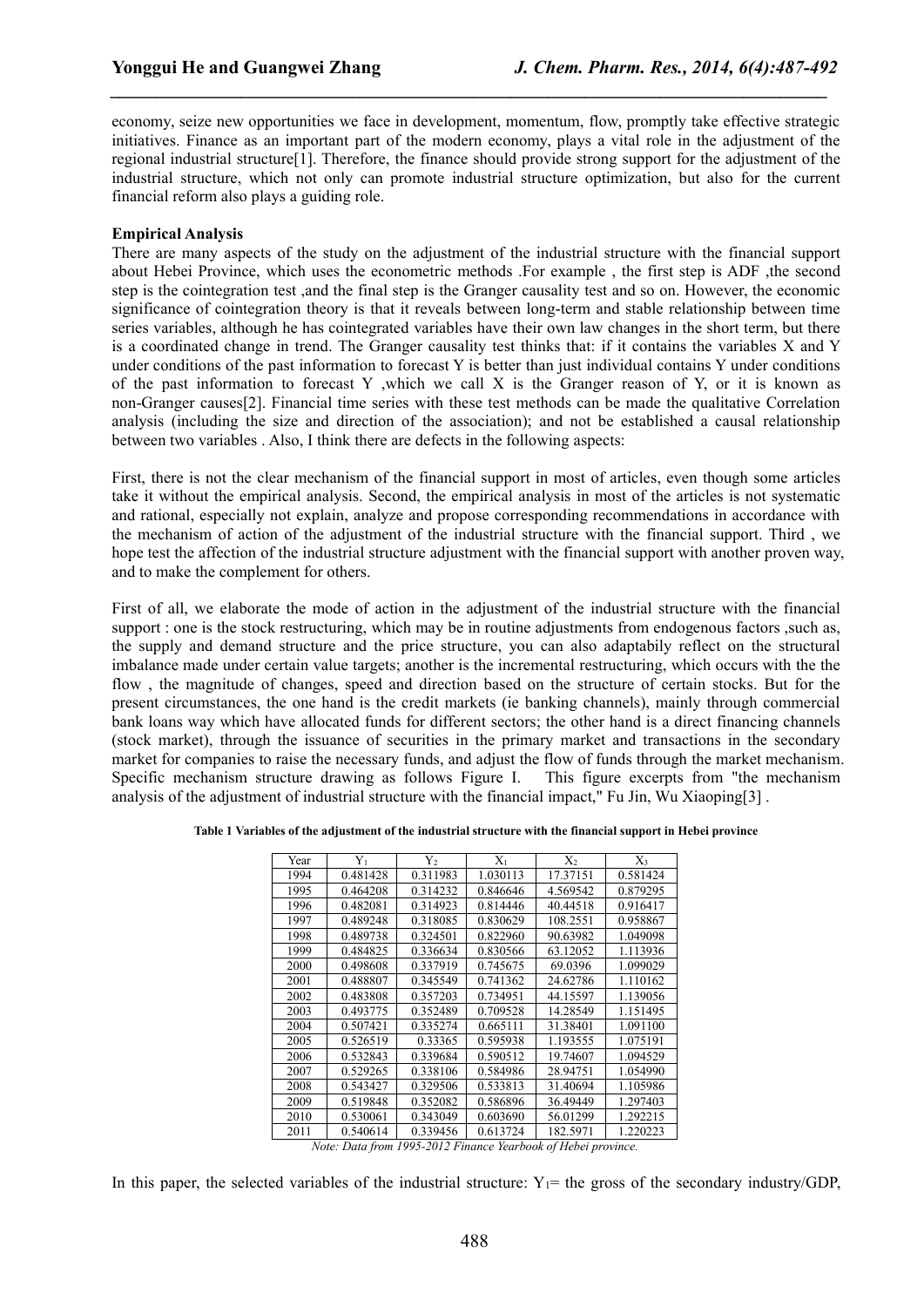$Y_2$ = the gross of the tertiary industry[4]; Financial support variables :  $X_1$ = Loans / Deposits,  $X_2$ =the amount of direct financing/GDP,  $X_3$ = Savings rate. As is shown in Table 1.

*\_\_\_\_\_\_\_\_\_\_\_\_\_\_\_\_\_\_\_\_\_\_\_\_\_\_\_\_\_\_\_\_\_\_\_\_\_\_\_\_\_\_\_\_\_\_\_\_\_\_\_\_\_\_\_\_\_\_\_\_\_\_\_\_\_\_\_\_\_\_\_\_\_\_\_\_\_*



Figure I Specific mechanism structure drawing of the adjustment of the industrial structure with the financial support

The following is the descriptive analysis of variables of the adjustment of the industrial structure with the financial support in Hebei province, such as Table 2 .

Table 2 Descriptive analysis of variables of the adjustment of the industrial structure with the financial support in Hebei province

| Variables | Mean     | Standard  | Max      | Min      | <i><b>Observations</b></i> |
|-----------|----------|-----------|----------|----------|----------------------------|
|           |          | deviation |          |          |                            |
|           | 0.504807 | 0.024177  | 0.543427 | 0.464208 | 18                         |
| Y,        | 0.334685 | 0.013548  | 0.357203 | 0.311983 | 18                         |
| $X_1$     | 0.715641 | 0.130137  | 1.030113 | 0.533813 | 18                         |
| X2        | 48.01629 | 44.00248  | 182.5971 | 1.193555 | 18                         |
| X3        | 1.068356 | 0.16332   | 1.297403 | 0.581424 | 18                         |

*Note: Data from 1995-2012 Finance Yearbook of Hebei province.*

Then, we make the correlation analysis about the adjustment of the industrial structure with the financial support in Hebei province with the excel, such as Table 3. Obtained from Table 3: There is the negative correlation between  $Y_1$ ,  $Y_2$  and  $X_1$ , which shows that it is not optimizational for secondary industry and tertiary-industry when we change deposits into loans, but inhibits their optimization .Loans which flow into the secondary and tertiary industries are not lending to optimize the industrial structure upgrading industries but into the industries of the big profit that is precisely high polluting industries or surplus industry sectors. The incremental adjustment of funds is not conducive to optimizing the industrial structure, and the upgrading and optimization of the industrial structure is not conducive to change deposits into loans at the same time.  $Y_1, Y_2$ and  $X_3$  have the positive correlation, which shows that savings rate is conducive to optimizing the industrial structure and the adjustment of t secondary and tertiary industries is also conducive to the growth of savings rate, while it supports money enough.  $Y_1$  has a positive correlation with  $X_2$ , which indicats that the direct financing promots the industrial to upgrade, while the increasing value of the secondary industry is also conducive to the development of direct financing. It shows the negative correlation between  $Y_2$  and  $X_2$ ,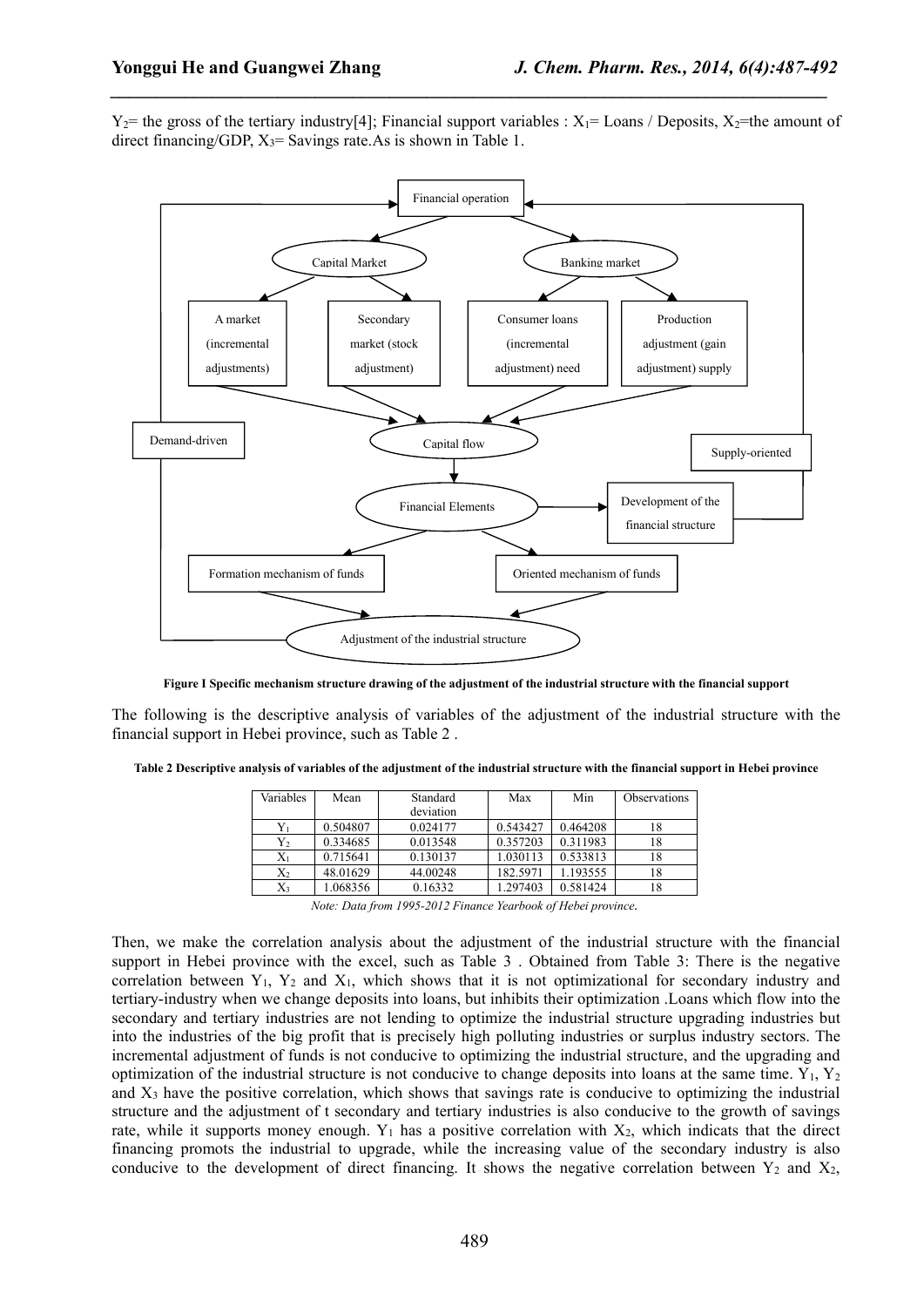indicating that direct financing is not conducive to the transformation and upgrading of tertiary industry, while tertiary industry also plays a certain extent of direct financing, we can say the incremental adjustment mechanism of funds is difficult to impact the tertiary industry. There is Probably companies of the high quality in the secondary industry which attracts more idle funds, and it is difficult to find high-quality corporate in the tertiary industry, thus directly form a vicious cycle, and then result the final result now.

*\_\_\_\_\_\_\_\_\_\_\_\_\_\_\_\_\_\_\_\_\_\_\_\_\_\_\_\_\_\_\_\_\_\_\_\_\_\_\_\_\_\_\_\_\_\_\_\_\_\_\_\_\_\_\_\_\_\_\_\_\_\_\_\_\_\_\_\_\_\_\_\_\_\_\_\_\_*

Table 3 Correlation analysis about the adjustment of the industrial structure with the financial support in Hebei province with the excel

|           |                                                               | $Y_2$     | $X_1$      | $X_2$    | Х |
|-----------|---------------------------------------------------------------|-----------|------------|----------|---|
| Variables |                                                               |           |            |          |   |
| Yı        |                                                               |           |            |          |   |
| $Y_2$     | 0.353166                                                      |           |            |          |   |
| $X_1$     | $-0.86795$                                                    | $-0.5854$ |            |          |   |
| $X_2$     | 0.185519                                                      | $-0.0116$ | $-0.00321$ |          |   |
| X3        | 0.550294                                                      | 0.801028  | $-0.77449$ | 0.261351 |   |
|           | Note: Data from 1995-2012 Finance Yearbook of Hebei province. |           |            |          |   |

In order to better analyze the impact of various indicators of financial support among the adjustment of the industrial structure in Hebei Province, and then to optimize the industrial structure according with our target of the upgrading and optimization[5]. The dependent variable:  $Y_1$ ,  $Y_2$ ; Independent variables:  $X_1$ ,  $X_2$ ,  $X_3$ Therefore, empirical model (1) and (2).

$$
Y_1 = A_1 + B_1 X_1 + C_1 X_2 + D_1 X_3 + E_1 \tag{1}
$$

$$
Y_2 = A_2 + B_2 X_1 + C_2 X_2 + D_2 X_3 + E_2
$$
\n<sup>(2)</sup>

According to the model (1) and (2) obtained Table 4, we performed regression analysis. We can get each additional unit of  $X_1$  which will make the reduction of 0.21 units Y<sub>1</sub>.It explains that the loan / deposit ratio does not make the secondary industry / GDP increase, but reduce. Each additional unit of  $X_2$  will increase 8.13E-05 units of  $Y_1$ , which shows that the amount of direct financing/GDP is helpful to adjust the industrial structure of the second structure. One unit  $X_3$  will gain 0.12 units of  $Y_1$ . The savings rate help promote optimal adjustment of the secondary industry. The impact of the variables  $Y_2$  of the financial support is relatively smaller, whether it is positive or negative. For example, the coefficient of  $X_1$  to  $Y_2$  is -0.05451, which illustrates the effect is negative and the relative size of the impact is smaller.

Table 4 Regression analysis about the adjustment of the industrial structure with the financial support in Hebei province with the excel

| Variables   | R-Square    | Intecept    | Slope       | <b>Observations</b> |
|-------------|-------------|-------------|-------------|---------------------|
| $Y_1^* X_1$ | 0.870899035 | 0.653225261 | $-0.21092$  | 17                  |
| $Y_1^*X_2$  | 0.022570112 | 0.502129671 | 8.13E-05    | 17                  |
| $Y_1^*X_3$  | 0.326955422 | 0.371303725 | 0.122952    | 17                  |
| $Y_2^*X_1$  | 0.211454978 | 0.374023012 | $-0.05451$  | 17                  |
| $Y_2^*X_2$  | 0.008878755 | 0.33735325  | $-2.7E-0.5$ | 17                  |
| $Y_2^*X_3$  | 0.651549493 | 0.236153886 | 0.091036    |                     |

*Note: Data from 1995-2012 Finance Yearbook of Hebei province.*

The above regression analysis, we make is static, but the reality is dynamic. To make the test more actual, we can modify the above empirical model (1) and (2) to the following model (3) and (4). The dependent variable:  $Y_1, Y_2$ ; Independent variables:  $X_1, X_2, X_3$ ; Lagged variables:  $Y_1$  (-1),  $Y_2$  (-1); Constant terms: A<sub>3</sub>, A<sub>4</sub>; Error correction value: E3, E4.

$$
Y_1 = A_3 + F_3 Y_1 (-1) + B_3 X_1 + C_3 X_2 + D_3 X_3 + E_3
$$
\n<sup>(3)</sup>

$$
Y_2 = A_4 + F_4 Y_2 (-1) + B_4 X_1 + C_4 X_2 + D_4 X_3 + E_4
$$
 (4)

According to the model (3) and (4), we use eviews to make the GMM test with the variable Y (-1) to obtain the data as Form 5. There is the difference between Table 4 and Table 5, which also highlights the need for the dynamic test, and illustrates the size and the direction of the effect of the variables of the financial support for the adjustment of the industrial structure. The coefficient of  $X_1$  to  $Y_1$  is -0.07, and the direction is negative, but the data is much smaller than the data in the Table 4. However,  $X_2$  and  $X_3$  to  $Y_1$  are not the case, their direction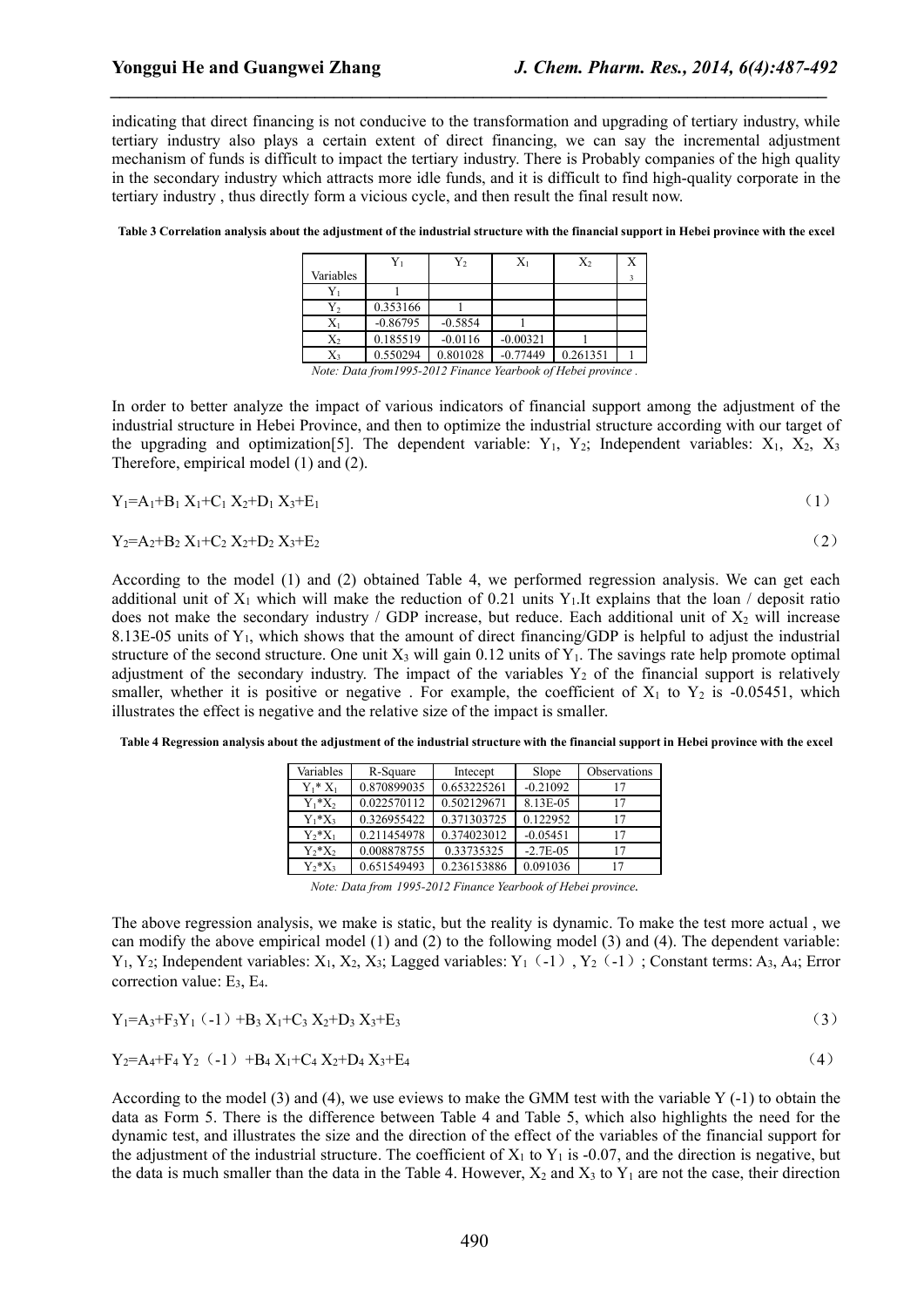is positive, the test results in Table 4 are the same to them, but the coefficients are increased, indicating that the effect gains a lot. It Is significantly different from Table 4. The coefficients of  $X_1, X_2$  to  $Y_2$  are different, the direction of action are not the same, and the role of great influence were 0.49,0.69.  $X_1$  and  $X_2$  are apparently significant roles in promoting  $Y_2$ . Though the role does not change the direction of the  $X_3$  but its effect has undergone great changes, indicating that their dynamics play an important role in it.

*\_\_\_\_\_\_\_\_\_\_\_\_\_\_\_\_\_\_\_\_\_\_\_\_\_\_\_\_\_\_\_\_\_\_\_\_\_\_\_\_\_\_\_\_\_\_\_\_\_\_\_\_\_\_\_\_\_\_\_\_\_\_\_\_\_\_\_\_\_\_\_\_\_\_\_\_\_*

Table 5 Dynamic regression analysis about the adjustment of the industrial structure with the financial support in Hebei province with **the eviews**

| Variables   | R-Square | Intecept    | $Y(-1)$ Slope | XSlope      | Observations |
|-------------|----------|-------------|---------------|-------------|--------------|
| $Y_1^* X_1$ | 0.819847 | 0.180574    | 0.745503      | $-0.070512$ |              |
| $Y_1^*X_2$  | 0.678183 | $-0.044860$ | $-6.15E - 05$ | 1.102257    |              |
| $Y_1^*X_3$  | 0.564216 | $-0.115168$ | $-0.094492$   | 1.442226    |              |
| $Y_2^*X_1$  | 0.544170 | 0.183035    | $-0.016072$   | 0.490990    |              |
| $Y_2^*X_2$  | 0.573262 | 0.102620    | $2.02E-06$    | 0.697659    |              |
| $Y_2^*X_3$  | 0.573262 | 0.102620    | $2.02E-06$    | 0.697659    |              |

*Note: Data from 1995-2012 Finance Yearbook of Hebei province.*

### **CONCLUSION**

Through the above analysis we can get the variables of the financial support are correlated with the variables of the adjustment of the industrial structure, which is positive or negative but the size of the impact of structural adjustment with the financial support is not the same, we get the overall description in the Form 3. From the Form 3, we can get that the financial support is very helpful in some ways, hindering the adjustment of industrial structure in certain aspects , which provides a detailed conclusive data for us to make us recognize the adjustment of industrial structure with the financial support.

According to the results of correlation analysis and regression analysis, there are several aspects of the proposals.

The first ,with the different period of the financial support, the role of financial instruments is not the same, such as  $X_1$ ,  $X_2$  in a short period plays a negative role to  $Y_2$ , but in the long run( that is dynamic regression analysis) they have a positive effect on  $Y_2$ . This suggests that we make the reform of the interest rate steadily with the market-based allocation of funds. According to the different stages of market development we adopt different means, although it may cause some losses in the short term but in the long run can effectively promote enterprise in the choice of financing channels and optimizing the financing structure [6] which improves financing efficiency, and further strengthen financial efforts to support the real economy .

The second, the effect size of the same financial support tools for the second and tertiary industries is not the same, tools which we should choose according to our target. For example, in a dynamic regression, effect sizes of  $X_1$  on  $Y_1$ ,  $Y_2$  are -0.07, 0.49. Therefore, we should have a choice of financial support tools for the adjustment of the second industry and tertiary industry. Especially small and micro enterprises in the tertiary industry, according to the characteristics of the financial needs of small and micro enterprises in different industry categories, financial institutions have to provide financing, billing, financial management, consulting and other comprehensive financial services to small and micro enterprises[7]. Gradually we promote the securitization of credit assets conventional development, revitalize the funds to support small and micro enterprises and the economic restructuring.

The third, in the static regression,  $X_1$ on  $Y_1$ ,  $Y_2$  will play a negative role, which warn us that the incremental funding mechanism does not achieve its effects, which is likely that the money is used in the backward production capacity, high energy consumption, high pollution enterprises, and then result negative effects . In the market guidance, we make the integration of backward production capacity of enterprises. We may support high-tech enterprises to achieve the transformation and upgrading of the industrial structure with exploring the issue of preference shares by directional M & A loans, appropriate to extend the term of the loan, etc[8].

#### **REFERENCES**

[1] Zou Jing , Wang Qing . *Commercial Research*, **2012**(3):27-35 .

[2] Li Qunfeng *Statistics and Decision*, **2010**, Section 16: 161-163 .